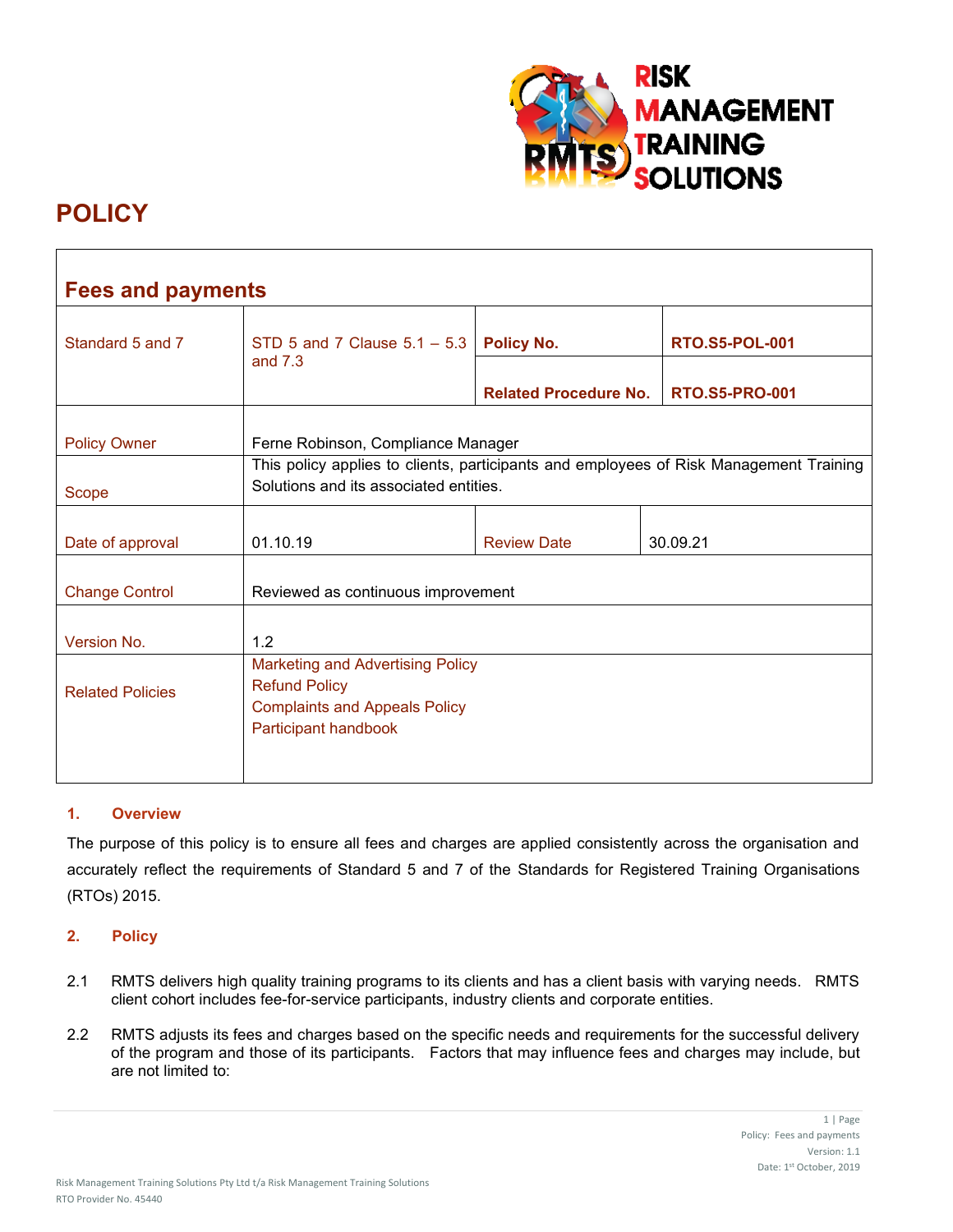

- Location
- Travel and accommodation requirements
- Venue hire
- Number of participants
- AQF level and of complexity of the program
- 2.3 All course fees are determined by RMTS and reviewed annually. All fees and charges are stated in and to be paid in Australian (AUD) dollars.
- 2.4 All financial information and records will be kept private, protected and secure. Electronic records will be routinely backed up onsite by RMTS.
- 2.5 In compliance with Standard 5 Clause 5.3 of the Standards for Registered Training Organisations (RTOs) 2015, participants will be fully informed of all fees and charges prior to enrolment including, but not limited to:
	- Tuition/course fees and non-tuition fees (if any) clearly outlined
	- Deposit and refund information
	- Payment terms

# **Deposits, fees and administration fees**

- 2.6 A non-refundable administrative handling fee of \$75.00 is payable on all courses delivered by RMTS over the amount of \$750.00.
- 2.7 For courses less than \$1,500.00, the full course fee will be charged and payable prior to commencement of the course.

For courses exceeding the amount of \$1,500.00, a maximum deposit of \$500.00 will be payable prior to commencement of the course and progress payments must be made as per the terms and conditions stated on the invoice. Progress payments will not individually exceed the amount of \$1,500.00.

- 2.8 Short course fees must be paid in full on or before the commencement of the course.
- 2.9 All client or corporate invoices must be paid within the terms and conditions noted on the invoice unless otherwise negotiated.
- 2.10 Methods of payment can include but are not limited to electronic funds transfer, EFTPOS, credit card or cash. A receipt will be issued for any amount paid by the participant or by a third party on behalf of a participant enrolled in an RMTS course.
- 2.11 Where an employer is paying for a participant's course, a quote will be provided outlining the total fees, payment terms and schedule of payments applicable (if any). Upon acceptance of the quote the participant will be enrolled into the course.
- 2.12 For corporate clients, RMTS will negotiate milestone payments for a course including any initial payments prior to commencement of the course. All payments will be documented in a Client Contract/Agreement.
- 2.13 RMTS understand flexible payment arrangements may be required to accommodate the diverse financial situations of participants, employers and clients. RMTS may be able to provide the following options: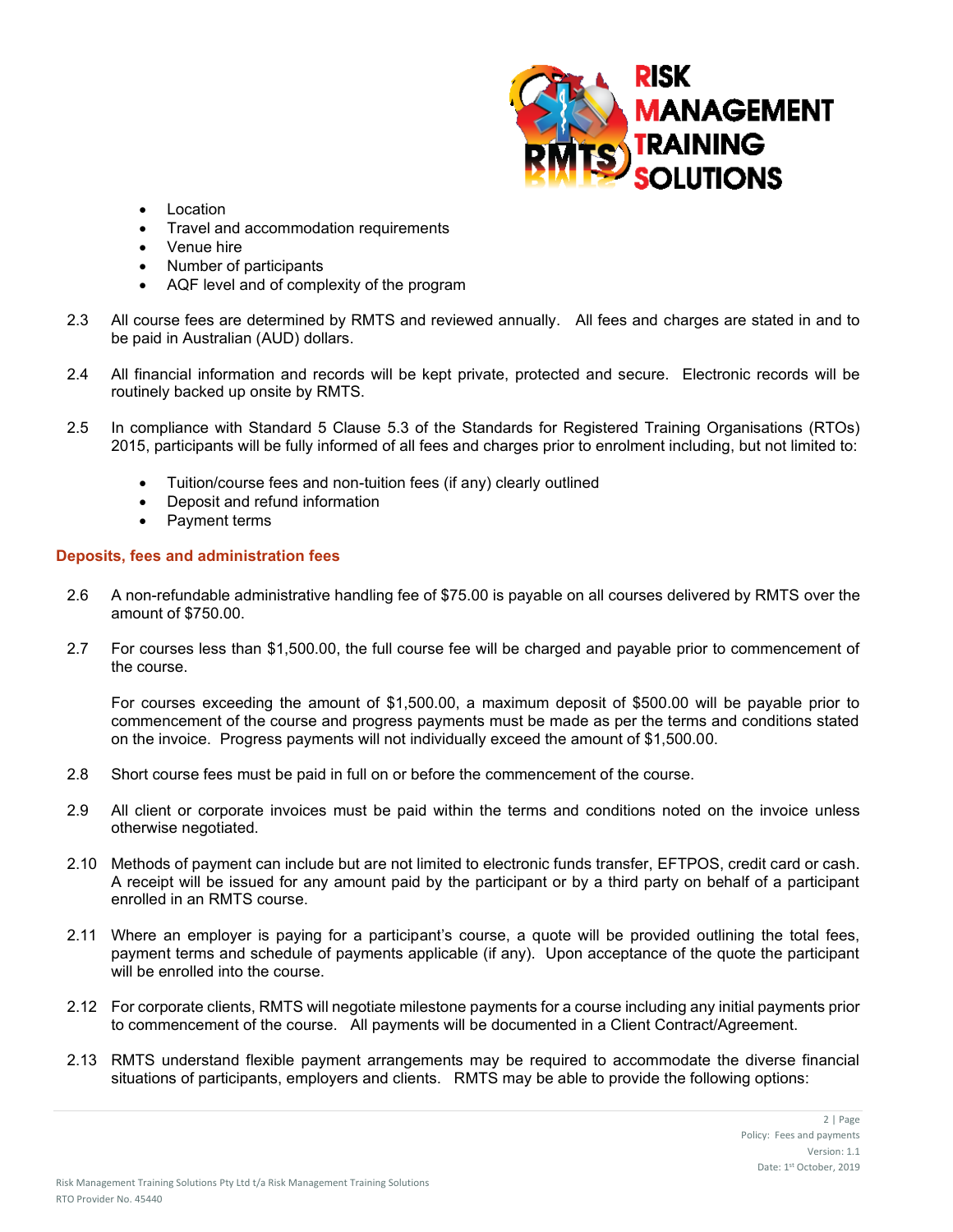

- Private fee-for-service participants may be offered a payment plan to assist with the affordability of courses.
- The payment plan will be negotiated between RMTS and the participant.
- Scheduled payments will be invoiced at the agreed milestones.
- RMTS will not hold any more than \$1,500.00 in advance payments for each participant.

#### **Course fees inclusions**

- 2.14 Course fees include:
	- All of the training and assessment required for participants to achieve the qualification or course in which they are enrolling within the attempts allowed. However, in the case of re-assessment, where a participant fails to achieve a satisfactory outcome after three (3) attempts at an assessment task, an additional fee of \$150.00 may apply for additional training and re-assessment.
	- Training and assessment resources required for course completion.
	- Issuance of one set of certification documents including the Testamur (certificate) and record of results and/or Statement of Attainment. Re-issuance or additional copies of these documents will attract a fee:

|  | Hardcopy Certification document including record of results: | \$45.00 |
|--|--------------------------------------------------------------|---------|
|--|--------------------------------------------------------------|---------|

 $\circ$  Electronic copy of Certification document (emailed to participant): \$25.00

# 2.15 Course fees do not include:

- Any optional textbooks and materials that may be recommended but not required for a course.
- Replacement textbooks if original copies are lost or misplaced.
- Stationery such as paper and pens.
- Re-assessment if required, as outlined above.
- Re-issuance of AQF certification documents as outlined above
- Direct debit setup, transaction and dishonor fees (where applicable).
- Credit card payment surcharges.

# **Withdrawal of enrolment fees**

- 2.16 Participants who wish to discontinue their enrolment in a course must complete the Course Cancellation/Withdrawal Form.
- 2.17 All study materials must be returned to RMTS at the time of request for the withdrawal before a refund is considered and/or granted.
- 2.18 Should a participant wish to resume their studies after withdrawing he/she must reapply for admission to the course and pay all enrolment and course fees.

# **Re-enrolment fees**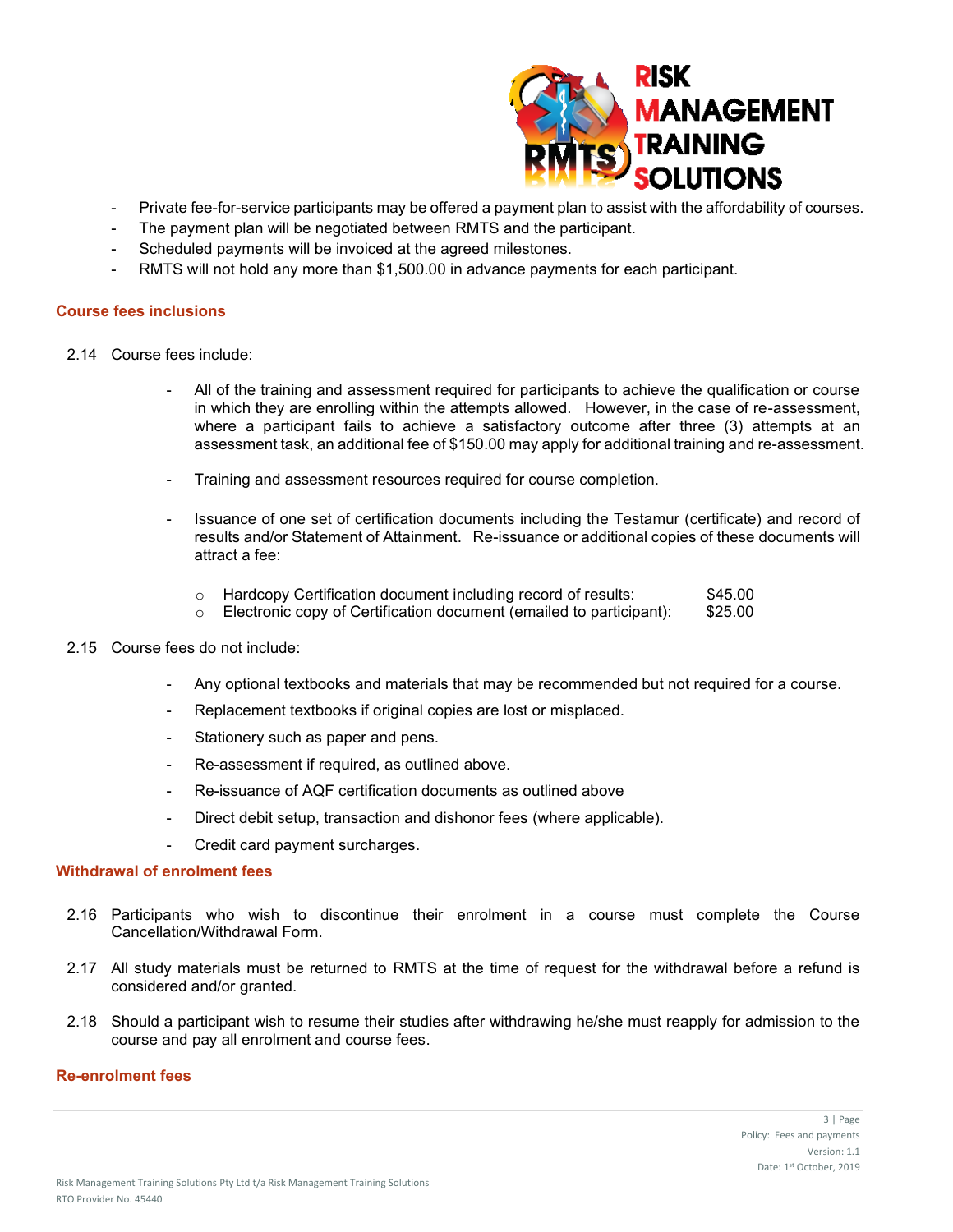

- 2.19 An application fee of \$75.00 for re-enrolment is applicable and must be paid at the time of submitting the application form and supporting evidence (if applicable).
- 2.20 Additional fees for study not previously completed will be incurred by the participant.
- 2.21 Fees will be calculated and payable prior to re-enrolment.

#### **Credit transfer fees**

- 2.22 'Credit transfer' is the process of national recognition by which RMTS recognises qualifications and Statements of Attainment issued by other Registered Training Organisations towards an accredited course offered by RMTS (refer to Credit Transfer Policy and Procedure).
- 2.23 Applicants are required to submit copies of their award or certificate with the completed Credit Transfer Application Form.
- 2.24 There are no costs/fees associated with the credit transfer process / national recognition of qualifications and Statements of Attainment.

# **RPL (Recognition of Prior Learning) fees**

- 2.25 RPL recognises the skills, knowledge and experience a person has acquired through previous training, work or life experience towards an accredited RMTS course (refer to Recognition of Prior Learning Policy and Procedure).
- 2.26 RPL Assessment is charged at the same cost as full course registration / enrolment.
- 2.27 Where RPL is not granted for specific units of competency / topics, it is expected that the student will enrol in those units / topics to achieve the qualification.

#### **Late or Non-payment of fees**

- 2.28 RMTS reserves the right to suspend all services until payment is made to bring fees up-to-date.
- 2.29 Where a participant or client has been invoiced and there is an outstanding debt, a final notice or email will issue within one (1) month of the due date for payment.
- 2.30 Where a participant or client has entered into a payment plan and a payment is not received by the due date, the payment plan will become null and void and the remaining outstanding debt will become due and payable immediately. An extension of payment dates may be granted upon application by the participant or client in writing stating the reason for non-payment, however granting of such extension will be at the sole discretion of RMTS.
- 2.31 Where a debt continues after a final notice or email has been issued to the participant or client, the individual shall be informed that if they make no further payment, or do not contact RMTS concerning their debt, they will be withdrawn from their course unless the debt is paid, or arrangements made with RMTS for that purpose.
- 2.32 For long term, outstanding amounts, RMTS may utilise the services of a debt recovery agency to ensure the collection of outstanding fees.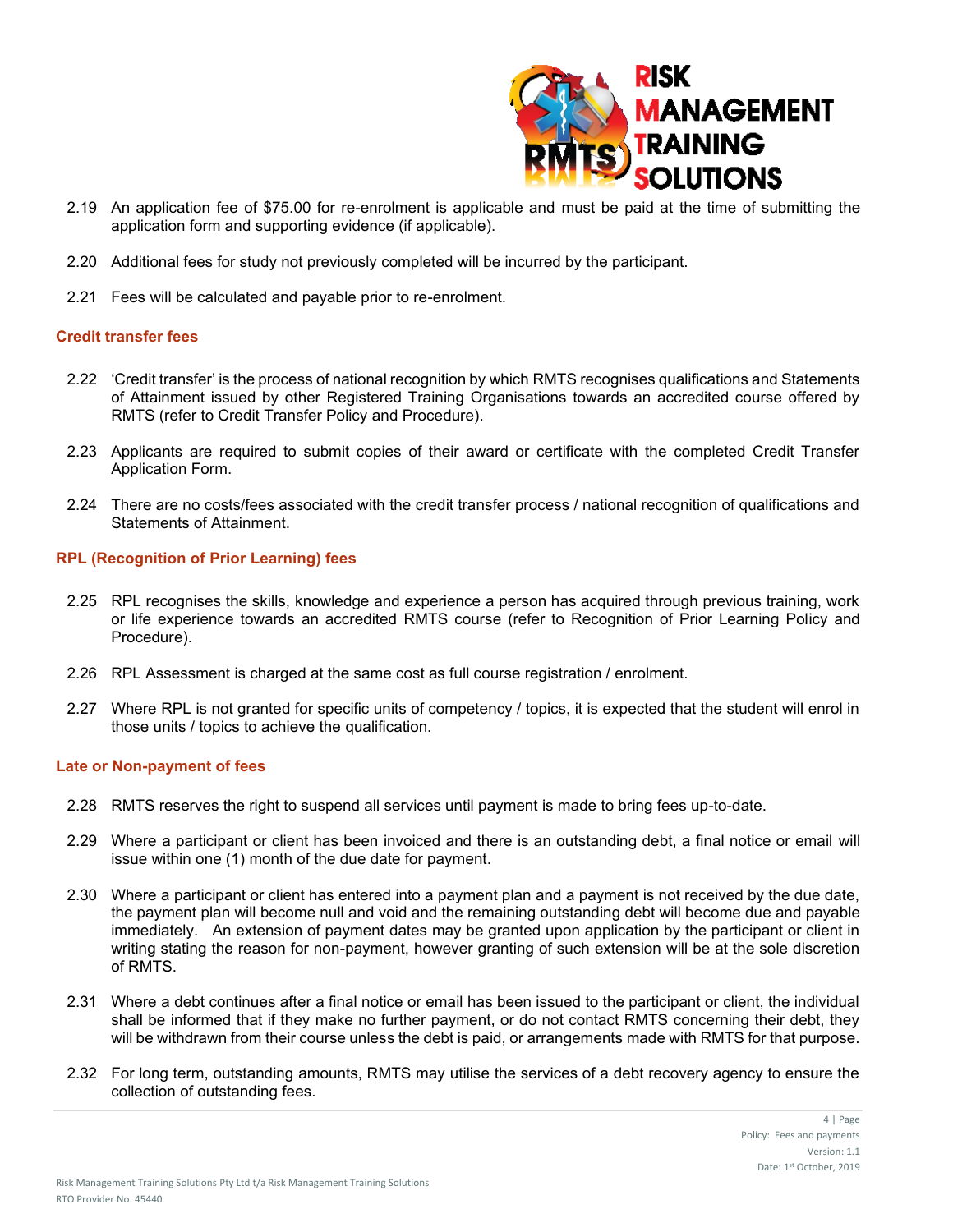

2.33 No Certificates or Statements of Attainment will be issued until all outstanding debts have been paid.

### **Special Circumstances**

2.34 Special circumstances cover a range of unexpected, extenuating and compassionate circumstances which are those outside of the control of the participant and/or for which there was no opportunity to prepare in advance. Where RMTS participants or clients believe they are experiencing difficulties under this category, they must contact RMTS to discuss further. Any decision will remain the sole discretion of RMTS senior management.

The definition of special circumstances includes:

- **Unexpected or exceptional circumstances may include:**

Medical circumstances: an unexpected illness, a recurrence of a chronic illness or an accident. Disability or illness for which a variation has already been made will not be accepted unless the disability has been compounded by an unexpected change, or an additional condition relating to the disability.

**Supporting evidence:** supporting documentation must take the form of an original certificate or letter on letterhead from a registered treating medical practitioner, registered health practitioner or approved specialist, depending on the nature of the condition.

- **Compassionate circumstances:** Hardship or trauma such as death or serious illness, of a close family member, severe disruption to domestic arrangements, being a victim of a crime or an accident.

**Supporting evidence:** supporting documentation may take the form of a letter from a registered Counsellor who has prior knowledge of the participant and their circumstances; an original medical certificate or letter on letterhead from a registered treating medical practitioner, registered health practitioner or approved specialist, depending on the nature of the condition; a letter from a person qualified to assess and support the application ( e.g. clergy providing grief counselling); or a certificate from a funeral director or death certificate. Supporting documentation will not be accepted from a relative, partner or personal friend of the participant, or

friend of the participant's family.

- **Special circumstances:** 
	- Religious observance or obligations
	- Formal legal commitments
	- Military service
	- Service with a recognized emergency management service
	- Unforeseen and significant employment related circumstances such as an overseas or interstate move at short notice